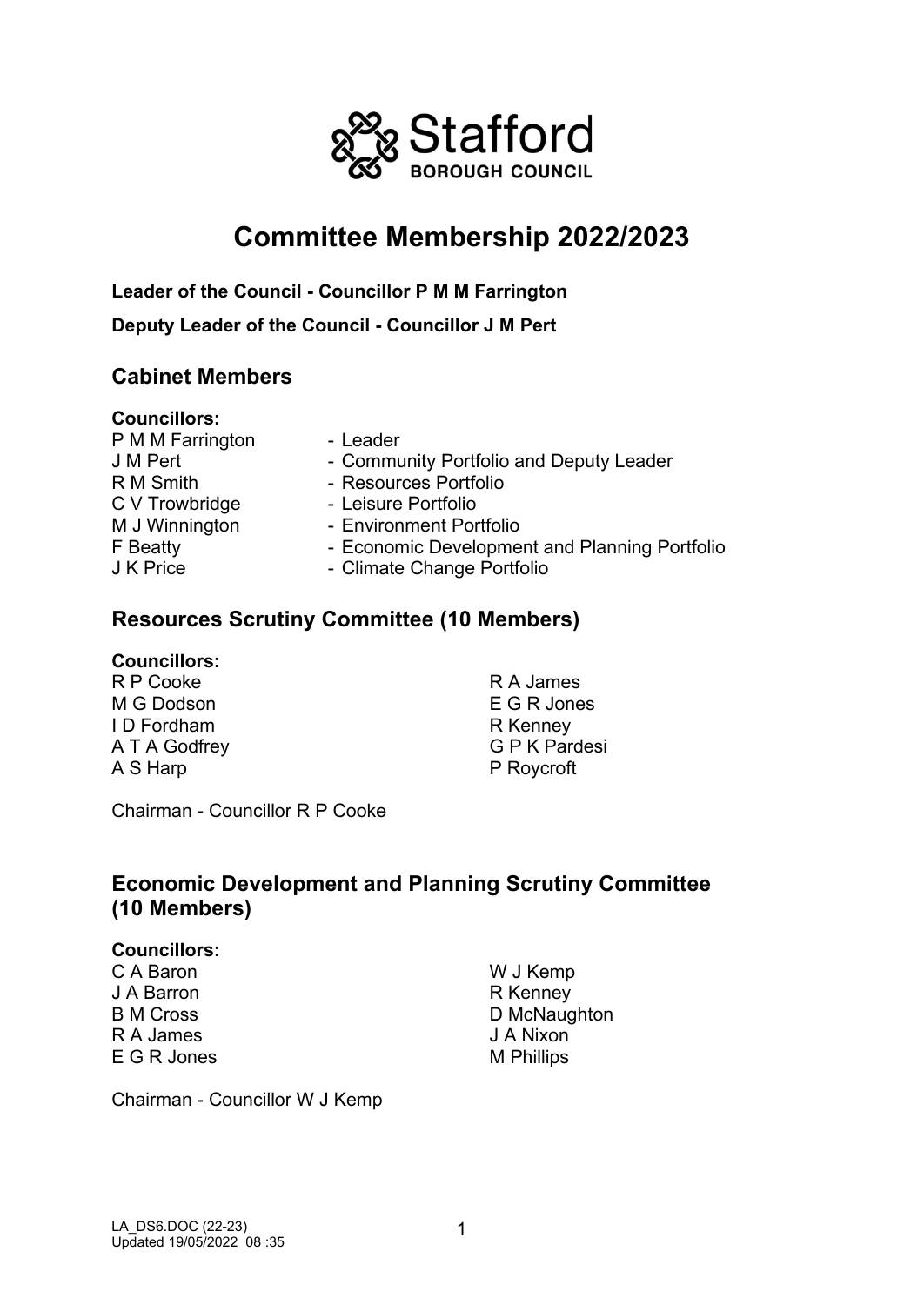## **Community Wellbeing Scrutiny Committee (10 Members)**

#### **Councillors:**

R J Barron A G Cooper A P Edgeller A D Hobbs J Hood

A M Loughran J A Nixon A N Pearce M Phillips R M Sutherland

Chairman - Councillor J Hood

### **Planning Committee (11 Members)**

### **Councillors:**

F Beatty A G Cooper A P Edgeller A D Hobbs J Hood E G R Jones

P W Jones B McKeown A Nixon G P K Pardesi C V Trowbridge

Chairman - Councillor E G R Jones Vice-Chairman - Councillor P W Jones

### **Audit and Accounts Committee (6 Members)**

#### **Councillors:**

M G Dodson I D Fordham R A James

P W Jones A M Loughran A Nixon

Chairman - Councillor A M Loughran

### **Licensing Committee (9 Members)**

#### **Councillors:**

J A Barron A R G Brown R P Cooke A P Edgeller I D Fordham

A M Loughran A N Pearce M Phillips R M Sutherland

Chairman - Councillor A P Edgeller